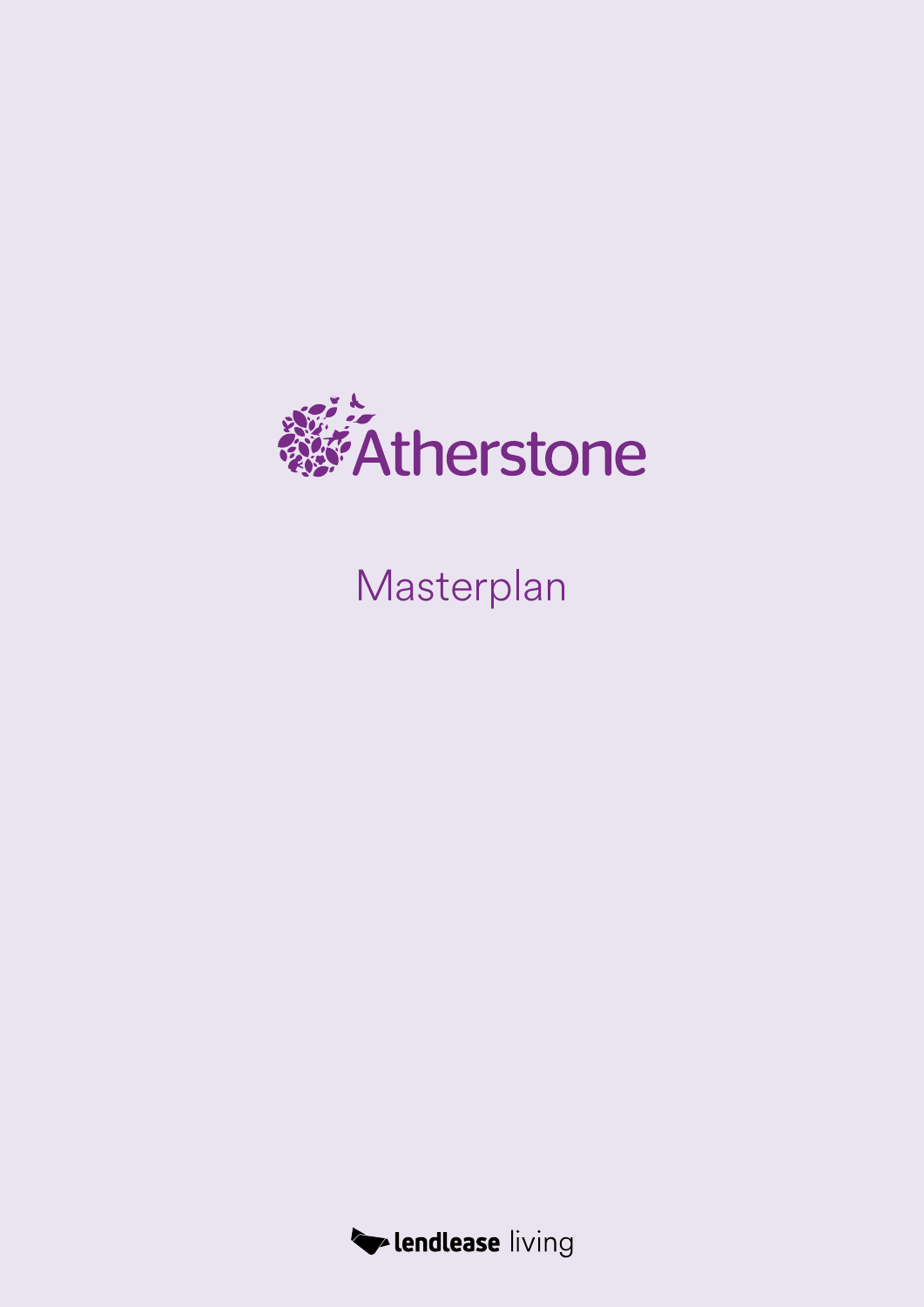## **Atherstone**



\*Proposed uses as outlined in the Urban Design Framework September 2019. This plan was produced by Lendlease Communities (Atherstone) Pty Limited 16 110 348 108 and is current as at March 2022. It has been produced from information available or forecast at the time of publication for guidance<br>only and is not an offer or an inducement to enter into a contract or any other agreement. Some items in this<br> responsibility for any inaccuracies. All images in this plan are for illustrative purposes and are indicative only. All<br>projections contained in this plan represent best estimates only as at April 2022. Prospective purchas which may be subject to change without notice.

- Development by others Future Development Developed Lots Denotes Future
- Cobblebank MAC Development Area\*
- Active Open Space
	- Conservation Reserve
	- Sporting Space
	- Wetlands
- Child Care/Early Learning
- Primary or Secondary School
- Tertiary Education
	- Traffic Education School
- Retail and Convenience
- Commercial and Office
- Health Facilities
- Community and/or Civic Facilities
- Cobblebank Train Station
- Justice Facilities